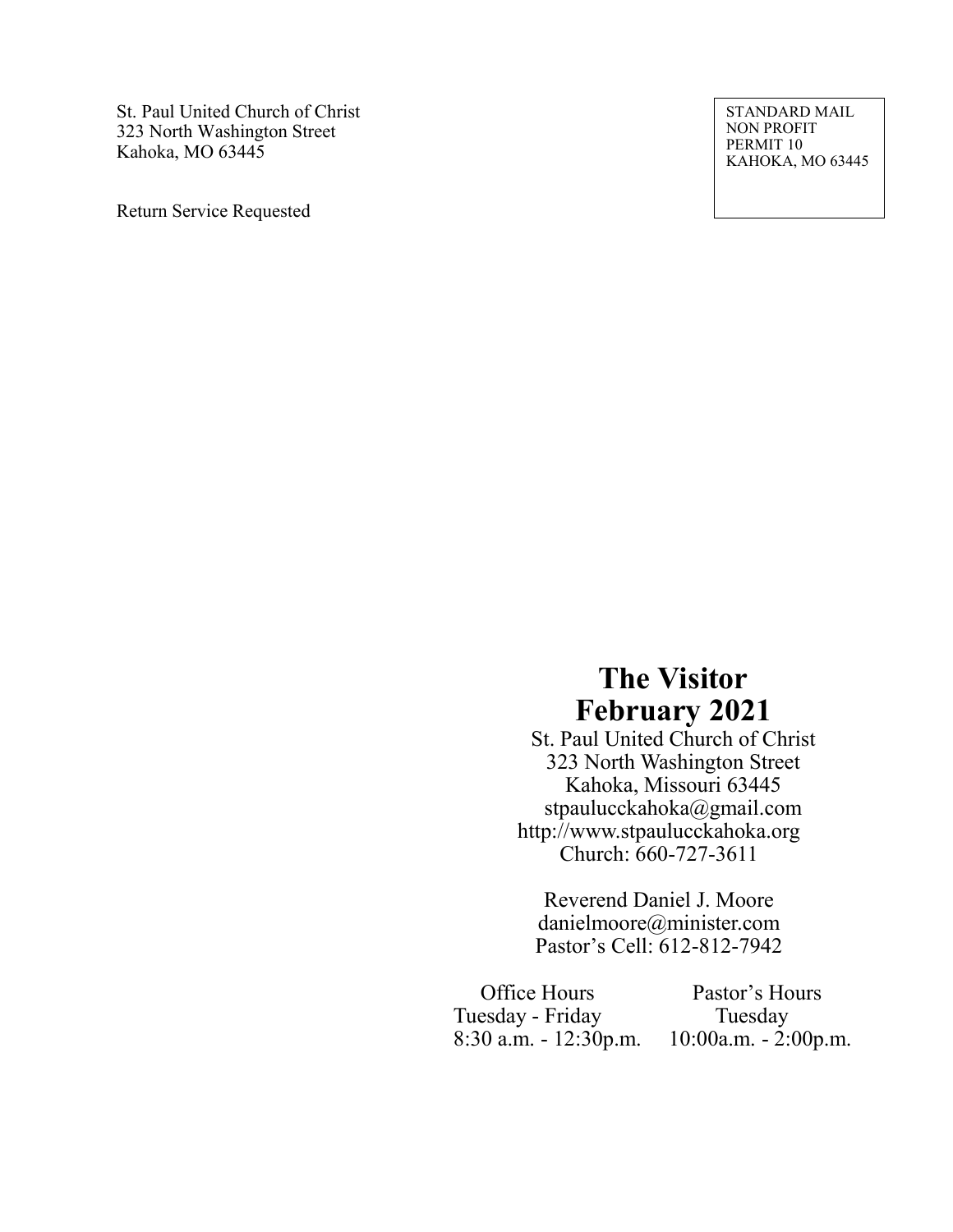#### Welcome to February 2021!

The time of Lent (beginning on Ash Wednesday, February 17, and ending on Easter Sunday, April 4) has long been a time that Christians have set aside to examine their lives and strengthen their faith.

The early church father Irenaus of Lyons (who lived from about 130 - 200) said that there was a Lenten type observance in his day. In 325, the Council of Nicea (as in Nicene creed) talked about implementing a 40-day Lenten season of fasting.

By 400, most Christian churches had some kind of a 40-day Lenten fast. Only one meal was to be eaten each day, and that late in the evening. They wouldn't eat meat either. Not even fish in these days. It was a way of participating with Jesus in the 40 days that he spent in the wilderness (Matthew 4:1-2).

We can credit Lent's beginning on Ash Wednesday with Gregory the Great (who lived from about 540 - 604). He set Lent as being the 40 days before Easter (not) counting Sundays. Gregory is also credited with the Ash Wednesday ceremony of marking foreheads with ashes and saying "You are dust, and to dust you will return" (Genesis 3:19).

Although many mainline churches do not do much different during Lent, it is still a time when many Christians try to be more deliberate in their spiritual lives. Why don't you try making this Lent a time to strengthen your faith and your commitment to Christ's church? Make it a point to read a Psalm a day, or some other Bible passage. Try using a devotional, such as Oswald Chamber's "My Utmost For His Highest" (available free online). Try giving up coffee or chocolate, or TV at dinner time. The ideas are endless. Find a way to make this Lenten season a time of spiritual renewal for you.

Lenten Trivia: We can credit Lent with changing McDonald's forever. Back in the 1960's, McDonald's restaurants in heavily Roman Catholic neighborhoods were almost empty on Fridays, especially during Lent, because people were not allowed to eat red meat at that time and all McD's had was hamburgers. To drum up business, they rolled out their "Filet-o-Fish" sandwich in 1962. It was their first non-hamburger sandwich and paved the way for the "Chicken McNugget"!

*Peace and Joy!* 

*Pastor Dan*

# **Podcasts of Pastor Dan's Sermons**

Podcasts of Pastor Dan's sermons are available for free download at **danmoore.podomatic.com**

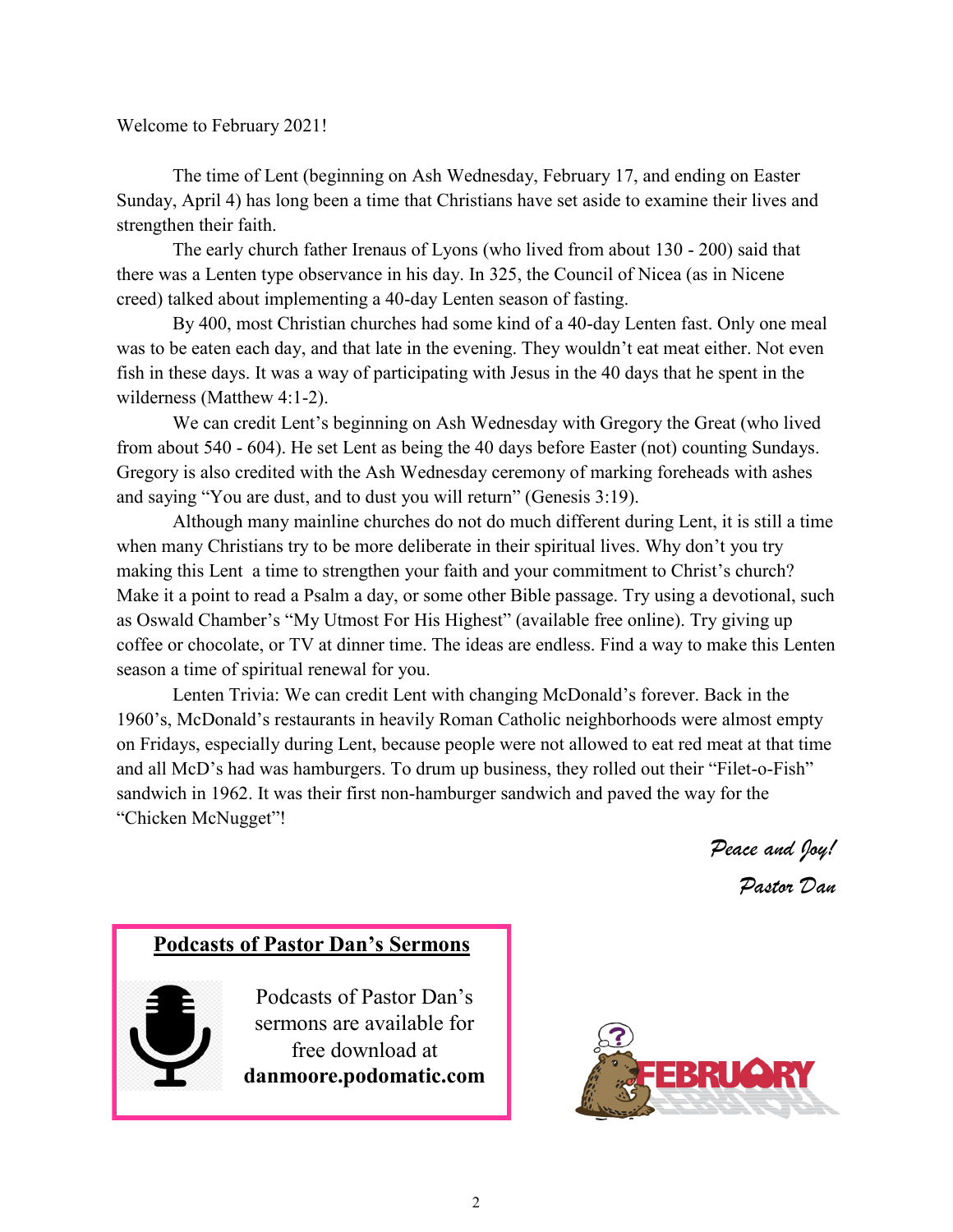### **St Paul UCC Consistory Meeting Minutes December, 13 2020**

Present were Rev. Dan, Brian Buford, Nolene James, Lance Arnold, Gena Ellison, and Deana Ball. New members Charles Krueger, Wayne Blum and Troy Hamner also attended the meeting.

Pastor Dan opened the meeting with a prayer. The previous meetings minutes were approved with Lance making a motion and Deana seconding. Motion carried.

All financial reports were approved with Nolene making the motion and Lance seconding. Motion carried.

## **Old Business**

Nolene is working on the Disaster/Emergency plan.

- Lance had Glass One come from Quincy to give an estimate on the 4 western facing windows in the Christian Education Wing. It will be \$800 per window and take approximately 8 weeks to get them in. Gena made a motion to go forward with the replacement, and Deana seconded. Motion carried. They will also look at the window in the Fellowship Hall that has a concern.
- Jim Benke is looking into the sump pump Christian Education Wing. It may need a relief well or rerouted.
- The Parsonage Committee plans on meeting after the drain issue is taken care of. Brian is working with Larry Cole's plumber out of Quincy to see what is recommended.
- The elevator is having the oil packing replaced; Brian has been working with the company on this.
- Levson Organ Company (Buffalo, IA) proposed and agreement for 2 tunings per year at \$350 per time and a service call policy with a \$250 per visit minimum. They will be tuning the organ on Tuesday the  $15<sup>th</sup>$ . The pianos were tuned on 12/11/20. Lance will move the pianos in the Fellowship Hall to higher spots because there is a concern if the basement floods again.
- Pastor Dan will continue to podcast his sermons. The podcasts are done through a free site with no expense. There is info on how to listen in the bulletin and newsletter. We will discuss video options at the annual meeting.

*Continued on page 4...*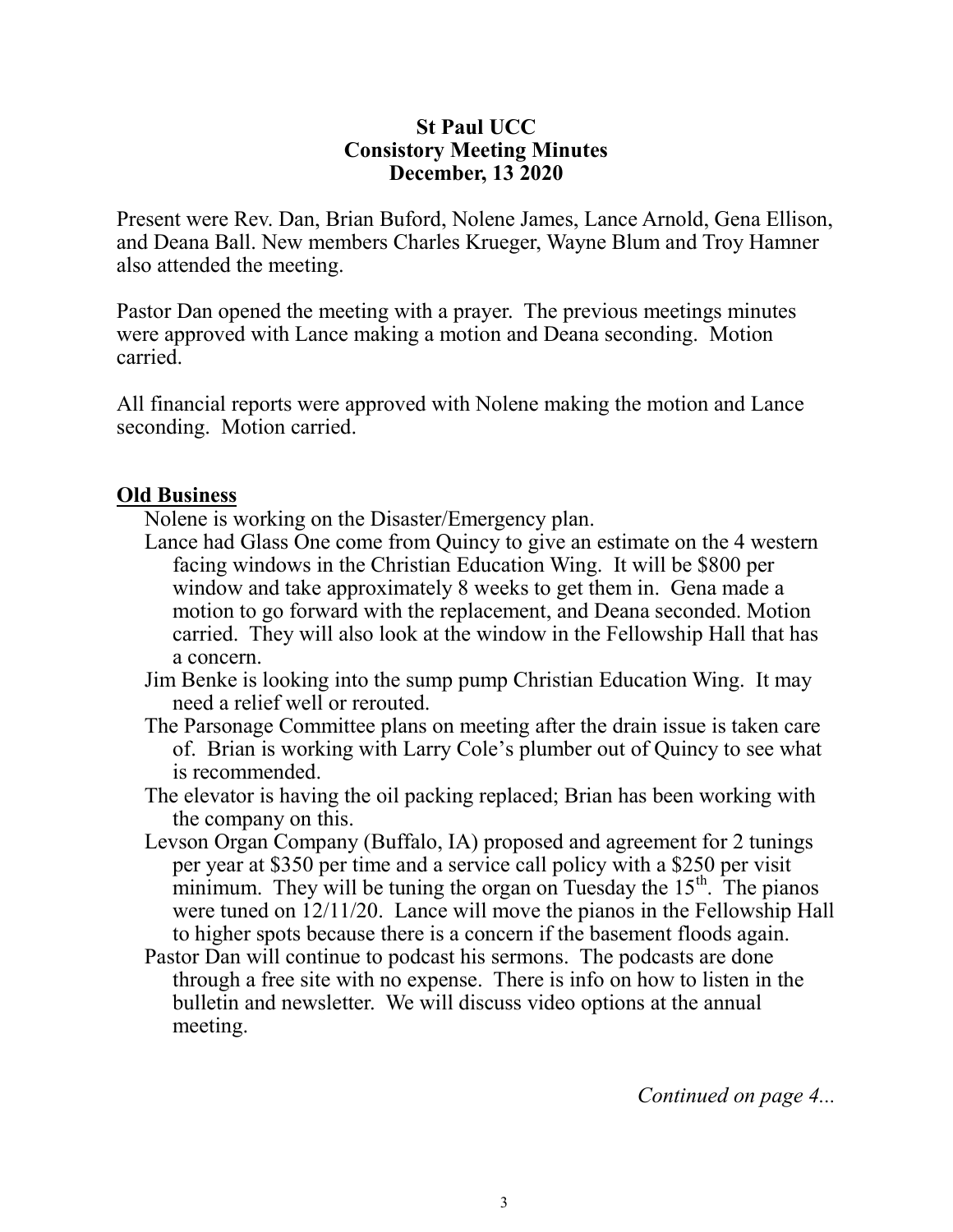# *Continued from page 3...*

# **New Business**

- We reviewed the proposed budget that will be presented at the Congregational Meeting on Dec.  $20^{\text{th}}$ .
- Rev. Dan is working on getting paperwork done for his call agreement.
- There will be two Christmas Eve services one at 5pm which will include the candle lighting and another at 8pm. The later service will have the live nativity scene, H L Plenge's solo and the candle lighting. We are expecting a large crowd at this service and anticipate having to remove the pew barriers. Consistory will be asking all in attendance to wear masks. Communion will not be done at either service due to concerns about COVID.
- Parsonage and Church repairs were not included in the budget. We plan on asking Congregational approval to use Capitol funds when the need arises. The office is checking into suspending phone service at the parsonage until it is occupied.
- The Annual Congregational Meeting will be January  $24<sup>th</sup>$ . We will have a Consistory meeting the  $17<sup>th</sup>$ .
- Wayne Blum, Charles Krueger, Troy Hamner and Gloria Macomber are the new members and will be installed on January  $3^{rd}$ .

We closed the meeting by saying the Lord's Prayer.

Nolene made a motion to adjourn and Gena seconded; motion carried.

Meeting minutes submitted by Deana Ball (filling in for Secretary Sandra Frazier)

# Winter Weather Policy

If Clark County R-1 School is closed or dismisses early due to inclement weather, the activities at St. Paul will also be cancelled. On days when school is not in session, it will be at the discretion of the consistory president and pastor. Please be sure to tune into KMEM, our Facebook page, or turn on the news. We will be sending out text messages thru the Call-em-all system. If you have not given the office your contact number, please do so. We will do our best to keep you informed.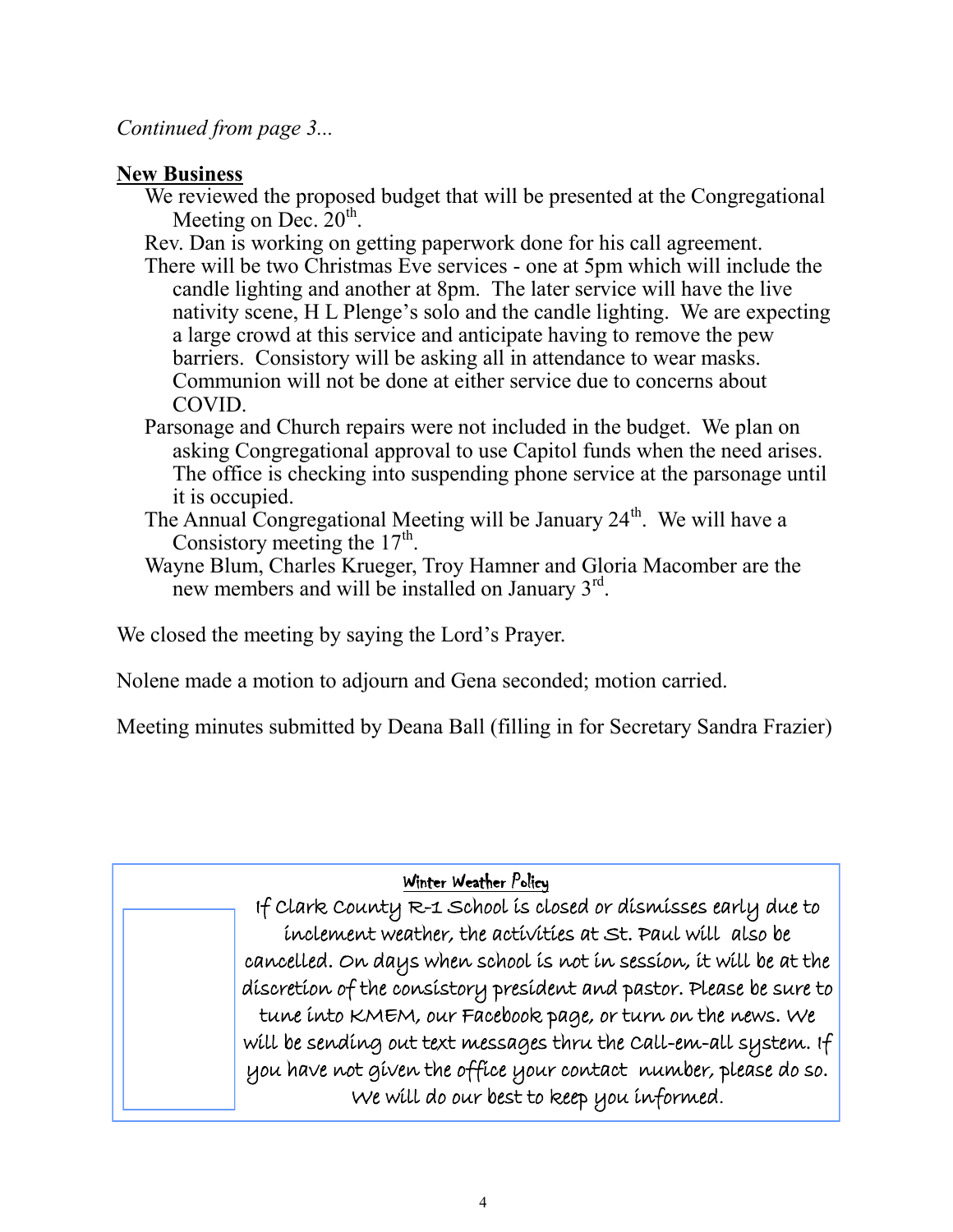

| February        | 1  | <b>Kim McAfee</b>        |
|-----------------|----|--------------------------|
| <b>February</b> | 2  | <b>Brian Buford</b>      |
| <b>February</b> | 4  | <b>Adam Frazee</b>       |
| February        | 4  | <b>Ian Acklie</b>        |
| February        | 4  | Lorelai Hunziker         |
| <b>February</b> | 4  | <b>Janis Wallingford</b> |
| February        | 5  | <b>Charles Krueger</b>   |
| February        | 5  | <b>Schuyler Lovell</b>   |
| <b>February</b> | 6  | <b>Gene Mohr</b>         |
| February        | 6  | <b>Ryan Christian</b>    |
| February        | 7  | <b>Anna Ross</b>         |
| February        | 7  | <b>Cheyenne Hall</b>     |
| February        | 7  | <b>Lauren Schutte</b>    |
| February        | 8  | <b>Scott Biggerstaff</b> |
| February        | 8  | <b>Susan Moon</b>        |
| <b>February</b> | 9  | <b>Jennifer Gregory</b>  |
| <b>February</b> | 9  | <b>Bennett Plenge</b>    |
| <b>February</b> | 9  | <b>Sonia Clark</b>       |
| February        | 10 | <b>Karen Kuntz</b>       |
| <b>February</b> | 10 | <b>Madelyn Kelly</b>     |
| February        | 10 | <b>Baylee Nevels</b>     |
| February        | 12 | <b>Gara Chapla</b>       |

| February | 13 | <b>Allison Acklie</b>     |
|----------|----|---------------------------|
| February | 14 | <b>Marilyn Zinnert</b>    |
| February | 14 | <b>Kelsey Keane</b>       |
|          | 15 |                           |
| February | 16 | <b>Garyl Meinhardt</b>    |
| February |    | <b>Brenna Kelly</b>       |
| February | 16 | <b>Jessica Cate</b>       |
| February | 16 | <b>Nickolas Denham</b>    |
| February | 16 | <b>Shaun Parker</b>       |
| February | 17 | <b>Anita Gray</b>         |
| February | 19 | Jack Hunziker             |
| February | 19 | <b>Kate Raess</b>         |
| February | 19 | <b>Kerry Meinhardt</b>    |
| February | 19 | <b>Luke Arnold</b>        |
| February | 19 | <b>Neil Derrick</b>       |
| February | 21 | <b>Brandon Rojo</b>       |
| February | 21 | <b>Roni Zinnert</b>       |
| February | 21 | <b>Russ Martin</b>        |
| February | 23 | <b>Chance Gray</b>        |
| February | 23 | Erika Gray                |
| February | 24 | <b>Melissa Martin</b>     |
| February | 24 | <b>Spencer McCullough</b> |
| February | 25 | <b>Neva Harper</b>        |
| February | 25 | <b>Jaxson McCauley</b>    |
| February | 27 | Anita Arnold              |
| February | 27 | Leah Arnold               |
| February | 27 | <b>Matthew Heinze</b>     |
| February | 27 | Sean Kelly                |
| February | 27 | Terry Brunk               |
| February | 27 | <b>Sophie Buford</b>      |
| February | 27 | Sadie Buford              |
| February | 28 | <b>Becki Krueger</b>      |
| February | 28 | <b>Steve Krueger</b>      |



**Feb. 1, 1992 Michael & Sandra Frazier Feb. 4, 1978 Charles & LuJean Horter**

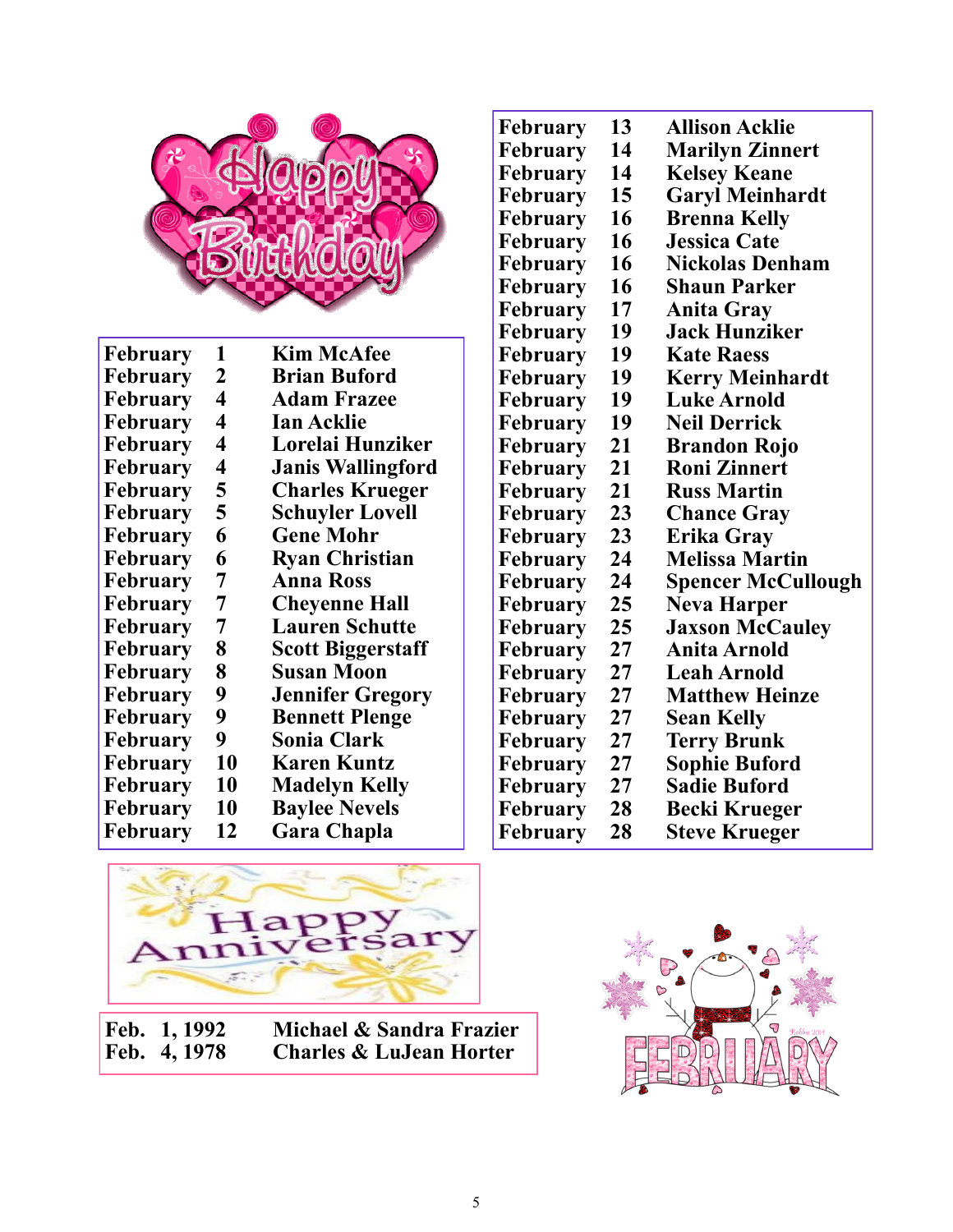# **Prayer List**

**Jan. 24th:** Bobby Kuntz, Anita Gray, Jerry Lee Miller

**Jan. 17th:** Levi Chisholm and his Family

Ja**n. 10th:** Families of Eunice Buford, Dorothy Bertram, Linda Lewis, Bernice Hamner Bobby Kuntz

**Jan. 3rd:** Eunice Buford Family and Friends

# **Military Prayer List:**

TJ Williams, Devin Fowler, Jason Brotherton, Devin Brotherton, Lane Dochterman, Nathan Marshall, Michael Scott, Jr., Cassie Kerr, Logan Ensminger, and many others serving our country. Our Disabled Veterans and Veterans of War.

Continuous Prayer List:

Teresa Carter, Bryton Plenge, Shirley Bunker, Chester Otte, Tyler Armstrong

*\*\*Please let the office know if there are names to be added or can be removed from the prayer list. We are trying to keep the prayer list updated as best as we can\*\**

# **New Consistory Board**

President (2019 - 2021) Lance Arnold Vice President (2020 – 2022) Wayne Blum Secretary (2021 - 2023) Gloria Macomber Financial Secretary (2020 - 2022) Gena Ellison Treasurer (2019 - 2021) Nolene James Head Usher (2019 - 2021) Deana Ball Head Usher (2021 - 2023) Vacancy Building & Grounds (2021 - 2023) Troy Hamner Building & Grounds (2021– 2023) Charles Krueger

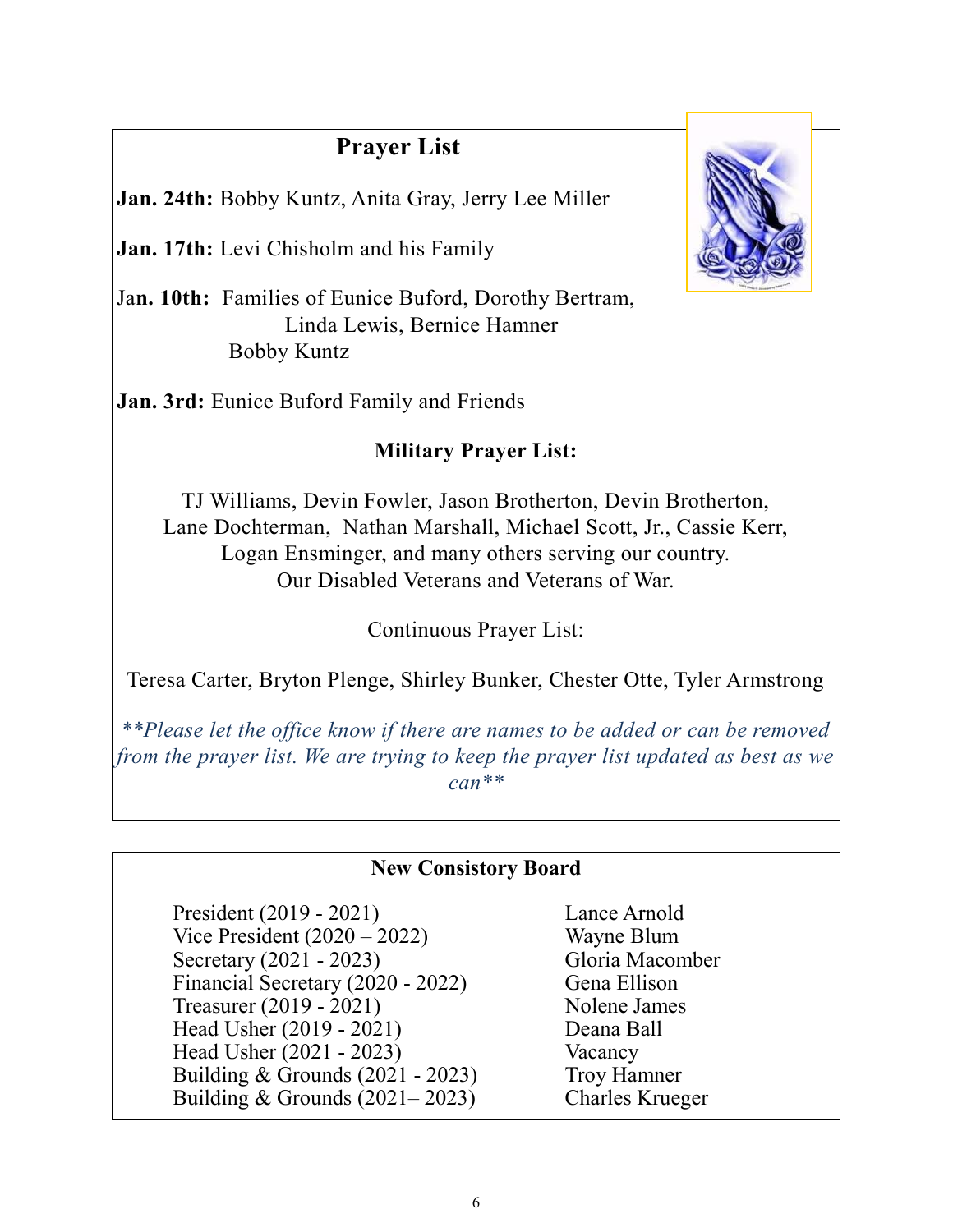# **February 2021**

#### **Acolytes**

- **Feb. 7 Aiden Plenge & Isaiah Hardin**
- **Feb. 14 Taylan Plenge & Kayne Nixon**
- **Feb. 21 Dee-Dee Church & Harrison Parker** 
	- **Trinity Little & Aiden Plenge**

#### **Liturgists**

#### **Ushers Consistory**

**Consistory Open/Close Lance Arnold**

> **Sound Board Travis Pitford**

#### **Altar Flowers**

# **Feb. 7 Open**

- 
- **Feb. 14 Open**
- Feb. 21 Open<br>Feb. 28 Open **Feb. 28**



# **St. Paul UCC Lenten Services**

**Feb. 17 - Ash Wednesday Service 7:00 p.m.**

**April 1 - Maundy Thursday Service 7:00 p.m.**

**April 4 - Easter Sunday Services 7:00 a.m. and 10:30 a.m.**

# COMMUNI LENTEN SERVICES

# **CCMA Lenten Services**

**The CCMA Lenten Services will be online only. They will begin at 6:00 p.m. Dates of services are: February 17 and 24 March 3, 10, 17, 25, 31 Pastor Dan will be the speaker on Wednesday, February 24.**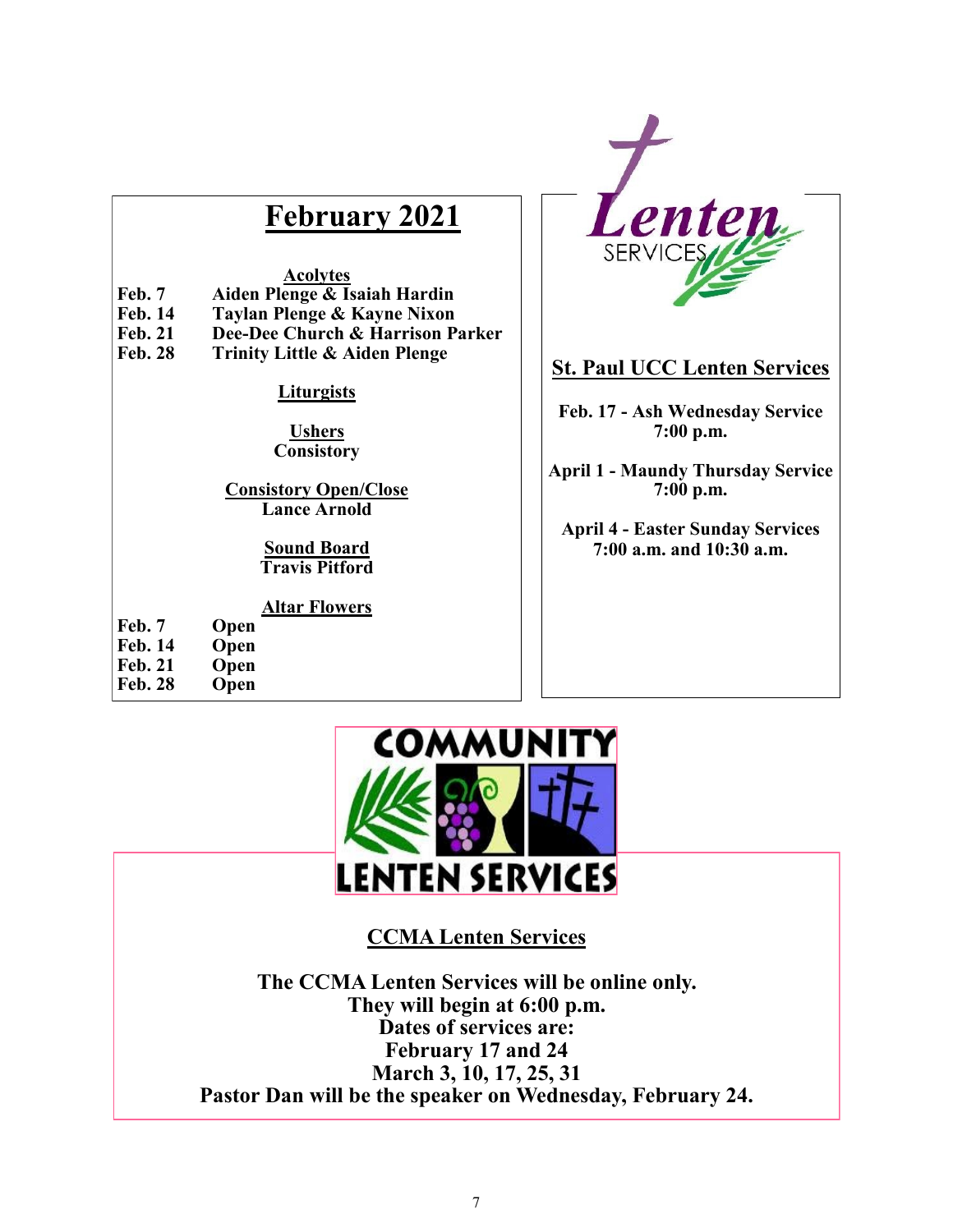#### *Pastor's Thoughts…*

There will be an Ash Wednesday service on February 17th at 7:00 p.m.

To start the new year, Pastor Dan has begun children's messages on Sunday morning. I am sorry that I was not able to lead worship on January 17th. We had bad weather overnight and by Sunday morning the roads were slippery with snow and ice and did not get plowed until after 9:30 am. We did not feel the trip from Ft. Madison to Kahoka was safe.

I have now been filling the pulpit at St. Paul's for five months and could use some feedback on how things are going. I want to be the best pastor that I am capable of being for you. And I also want to help you in your search for a new pastor by refining just what expectations you have for him. Feel free to speak to me or send me an email (danielmoore@minister.com) or a Consistory member. Thank you in advance.

Confirmation Lesson Plans:

Jan. 31 - Session 8: God Creates

Feb. 7 - Session 9: God Seeks and Saves

Feb. 14 - Session 10: God Loves and Judges

Feb. 21 - Session 11: Jesus Christ, Human and Divine

Feb. 28 - Session 12: Jesus Christ, Crucified and Resurrected

Mar. 7 - Session 13: Jesus Christ, Risen Savior

Contacting Pastor Dan - I am available by cellphone anytime you need me at 319-470-6581. Feel free to call me whenever a need arises. I also try to be in my office at the church on Tuesdays from 10:00 am - 2:00 pm. I can also be there by appointment.

Podcasts of Pastor Dan's sermons are available free online by going to (danmoore.podomatic.com). If you can't be at church on Sunday, you can listen to the sermon anytime during the week. (New sermons are usually posted by noon on Thursday.)

> *Peace and Joy! Pastor Dan*

**Thank You Received From Clark County Fire Corporation For Donation from 2019**



January 12, 2021 Dear St Paul Church, Thank you so much for your donation of \$149.00 to the Clark County Fire Corporation. Your Support is much appreciated. Sincerely, Clark County Fire Corporation

**Deadlines**

**Bulletins - Thursdays**

## **Newsletters - 20th of the Month**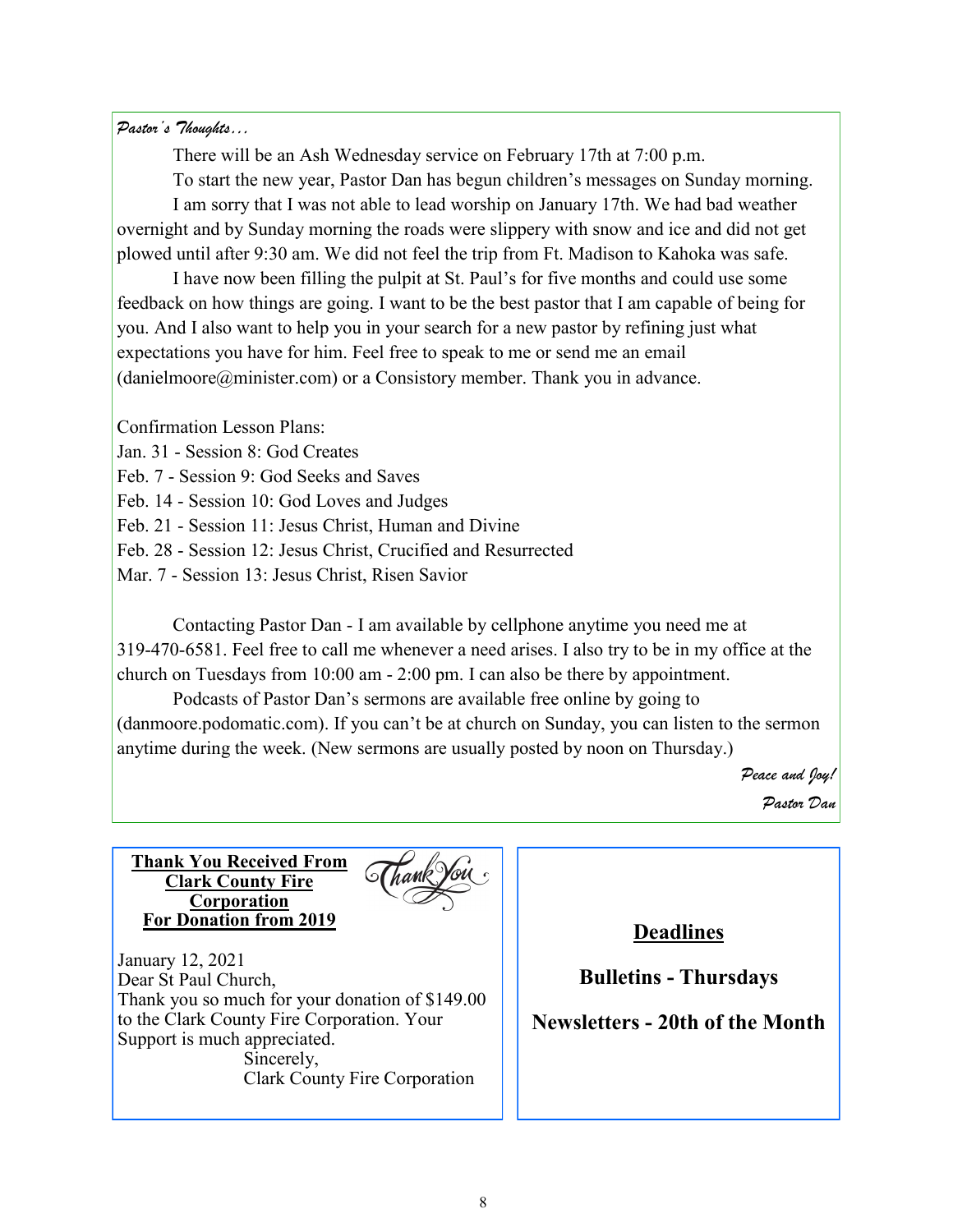

## **Thank you received by the Cemetery Committee**

*Thank you for the information about the perpetual care fund for the cemetery. I* have enclosed a gift to the fund and I would like to say how much I appreciate the *upkeep. Each time I have been able to visit, the cemetery has looked lovely. This* 

*means a great deal to me.*

 *Marvis,*

*I enjoyed watching the online services of St. Paul during the summer. I was a young child when the present building was dedicated, and the sanctuary appears to have bore the passing years well. It looks pretty much the same now as it did then, a welcome constant in an everchanging world.*

*I enjoyed our conversation and thank you again for your help. Blessings, Joan Courtney*

# **Thank you from Clark County Food Pantry**

*St Paul UCC, Thank you so much for the continuing support of our Pantry in the trying year of 2020. May God bless your congregation for their kindness and thoughtfulness! Thank you, Clark County Food Pantry*



# **Food Pantry Sunday**

**Next Food Pantry Sunday is February 14, 2021.** 

Items suggested for our church for the month of January include: **box potatoes, juice, small peanut butter jars, spaghetti sauce, saltine crackers, hamburger helper, gelatin dessert, instant pudding, tuna, toilet paper, liquid laundry soap and cereal**

Any and all donations are greatly appreciated. Thank you for supporting the Clark County Food Pantry.